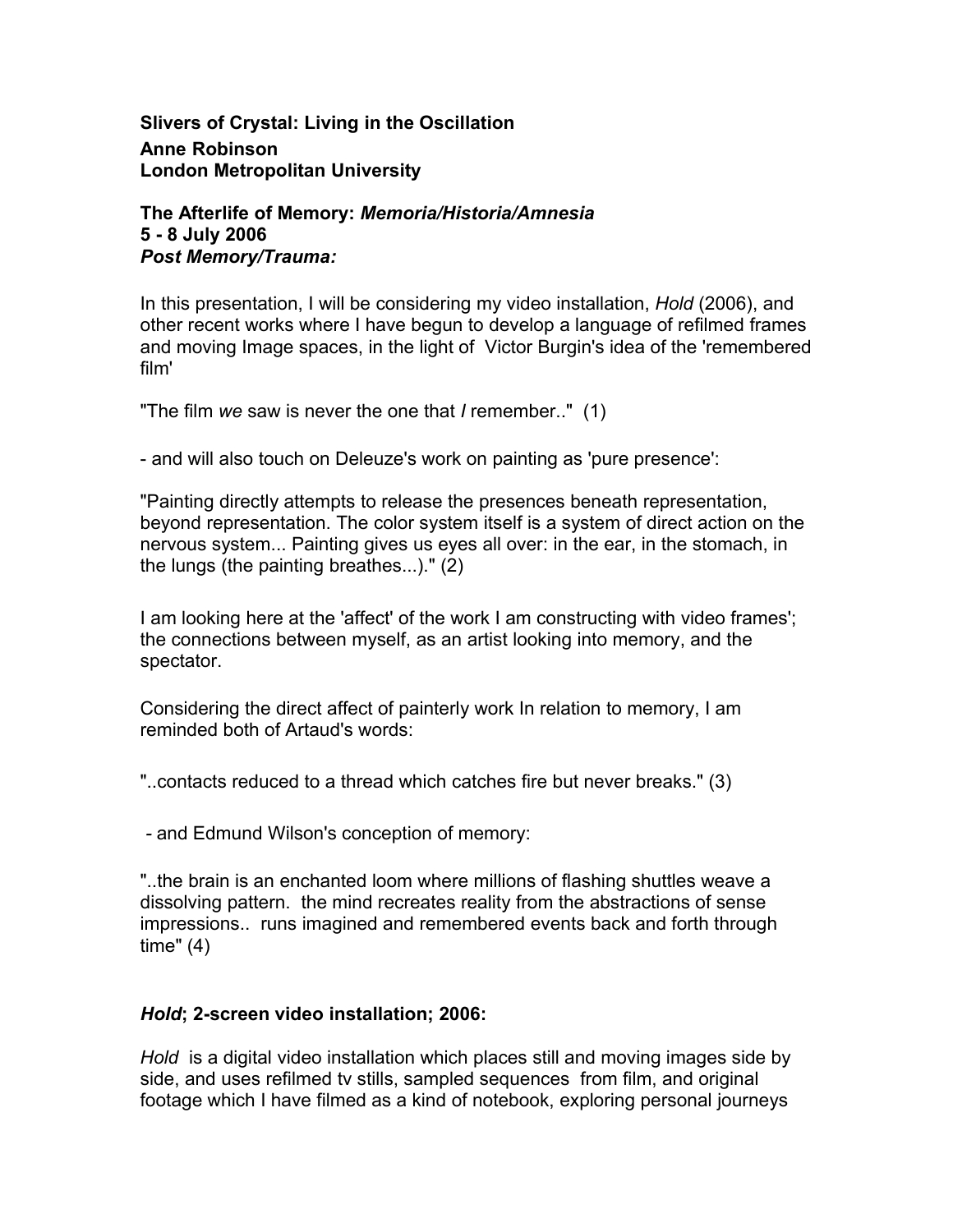into displaced remembrance: through remembered films, and sites of family memory.

My work in painting and video installation has for several years, been engaged with the freeze frame - the liminal moments in film language, which may have a heightened unsettling quality when isolated from causal or temporal flow, or when visually abstracted. Film languages, digital and otherwise have threaded through my practice including painting, and I have started to look at spaces between frames, with the blurring of frame spaces in digital imaging and editing; and to develop languages of re-filming to 'catch' these frames; exploring this as a space of the imaginary, offering a way of both looking into memory and constructing new images with the presence of painting.

Some questions I am interested in are:

How can various forms of re-filming moving images, and the languages of moving image technologies, including slow motion work in relation to time, subjectivity and memory, in making and viewing work?

What is the emotional affect of encountering moving image fragments side by side with painterly freeze frames?

What are the possibilities of the space between frames in digital video as an imaginative space for artist and spectator? Exploring the space between the frames of digital video as an imaginary space - alternately a space of reverie, clarity, rest, pain, rupture or rapture.. how can we begin to conceptualise such a space?

Some technical points about what a frame is.

'**Persistence of vision**' has been generally held to explain the illusory perception of movement created by the viewing of still pictures in rapid succession – each still being one frame – at anything between about 10 and 35 frames per second; so that the eye's retina, connecting with the perceptual processes of the brain, briefly retains an image. It has been suggested that this phenomenon is created by 'iconic memory'.

It is however, important to recognise that the brain and the eye do not work according to a camera type "frame rate" or (as with video) "scan rate". Rather, visual experiences are created from the outputs from motion detectors, detail detectors and pattern detectors in the brain/eye system. Other technical factors to take account of are flicker fusion threshold, flicker rate, and de-interlacing (video).

Generally speaking, the frames I am looking at in this work are virtual rather than actual, being the product of digital systems rather than physical celluloid, or even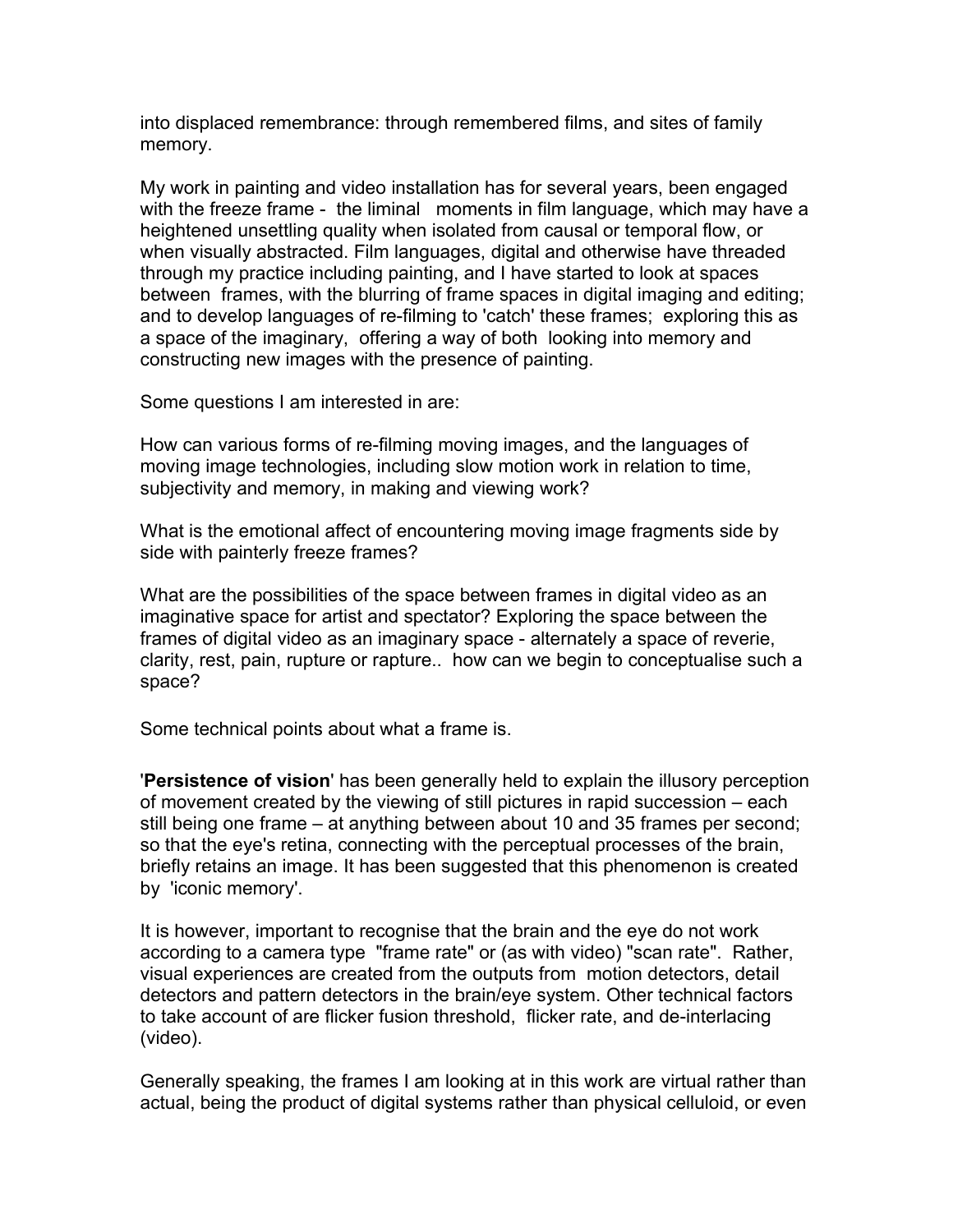analogue video interlacing.

However, in spite of these frames dematerialising, in thinking about the space between, I have been plagued by 'remembered films', in particular films of trains.. train tracks emerging from underneath a moving train - like film frames running through a projector, the language of cinematic construction.. tracks and tracking.. underlying rhythms in cinema from Lumiere onwards... through direct animation, painting vertically across the frame lines to create a lament of steel rails humming... through death in the *Red Shoes* .. and beyond .

Victor Burgin's describes the emergence of his ideas about 'remembered films' as appearing to him on train journeys.. . and the work that I will show here started with a train journey exploring memories..

On the 'real' tracks, the spatial divisions are called 'sleepers'... and, sleep is where we dream.. who has not been seduced along the tracks to sleep by the sound of a train in the distance..?

I would like to consider the space between frames as a space of memory, and the imaginary, a space to be used in making art

At the points, sparks fly - switchback like Artaud's thread on fire, suggesting dream space a space of making art on the edge.. from sleep to lucid dreams..



# *Hold***; 2-screen video installation; 2006:**

Burgin cites a poem by the flmmaker Chris Marker, and writes movingly of our capacity to dream in spite of damage:

"The wrists have in advance a hollow for the handcuffs.." (5)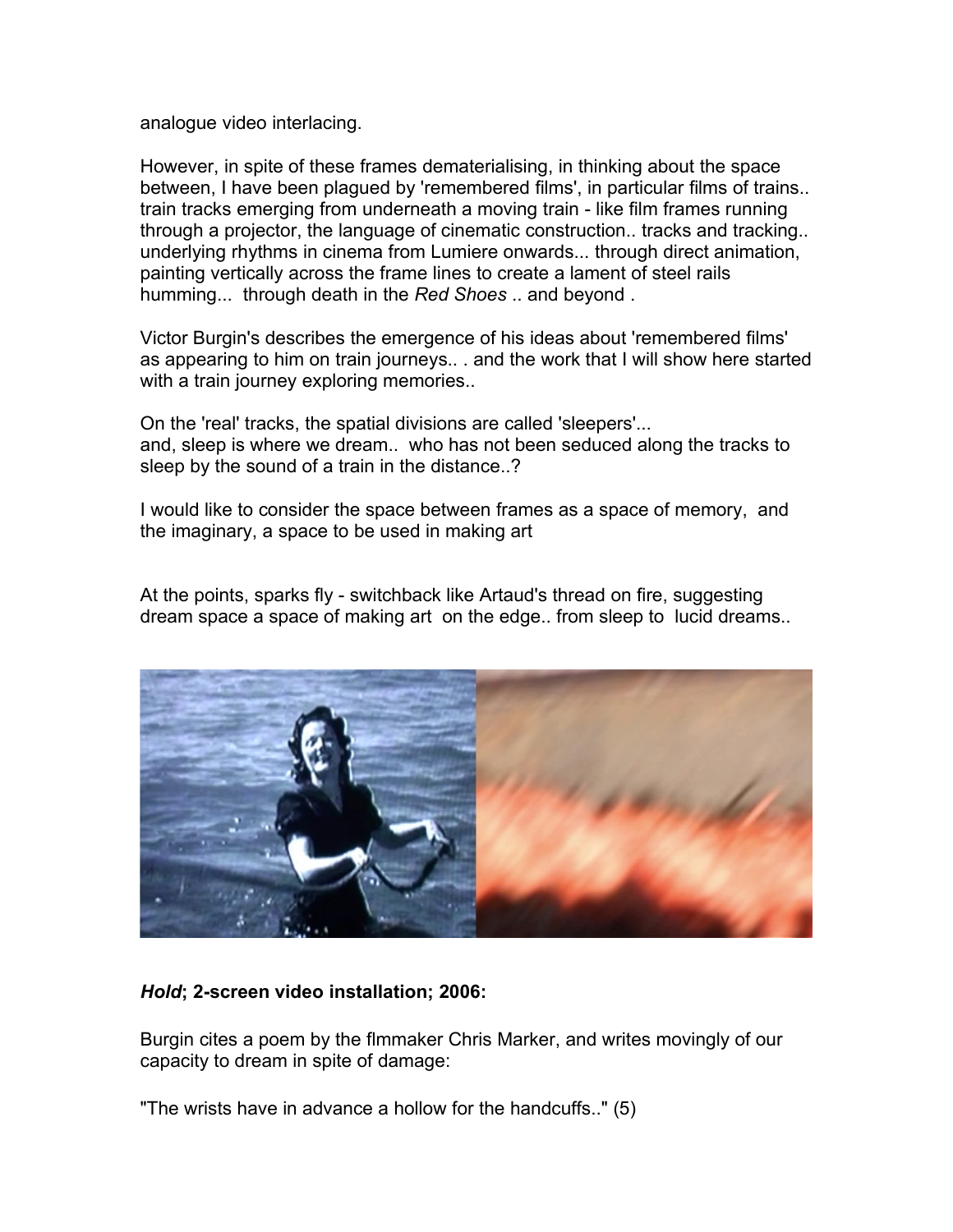This is important for me in undertaking this memory work, this art work which deals with the movement of shadows... I have a sense here of yet another misremembered film.. an Imaginary cinematic space between my father's fists tattooed.. love and death.. as I hunt through the night for home..

The work came from memory that wasn't going to let me be, memory that was uncomfortable in its absence.. My father was born in 1895, the year of the Lumiere train, and died in 1976, when was 16 following an illness where he suffered dementia, and had been mostly detached from reality for a number of years, his own memory during that time having been reshuffled. One of the first images I encountered in my family history search was a handwritten description of tattoos as distinguishing marks on my father's naval record from 1912. He was a sailor for 35 years. a sailor from a long line of sailors. So much of his life happened before I was born, that I eventually just wanted to know. I have more recently considered this work in relation to Marianne Hirsch's idea of idea of 'postmemory':

she suggests that :

"..the motor of the fictional imagination is fuelled in great part by the desire to know the world as it looked and felt before our birth.." (6)

I am also reminded of Bergson's idea of durée, and of memory never really being lost, only stored, so that yesterday's time and even yesterday's consciousness continue in current time. This is also relevant to making or looking at art where time operates in an entirely subjective fashion, expanding or contracting depending on how much attention is brought to a particular moment - Bergson says:

"When I follow with my eyes on the dial of a clock the movement of the hand which corresponds to the oscillations of the pendulum, I do not measure duration ....I merely count simultaneities .... Outside of me, in space, there is never more than a single position of the hand and the pendulum, for nothing is left of the past positions. Within myself a process of organization or interpenetration of conscious states is going on, which constitutes true duration. It is because I endure in this way that I picture to myself what I call the past oscillations of the pendulum at the same time as I perceive the present oscillation." (7)

This work started off being about the sea as a place of memory. The sea is inevitably a place where our concept of time and the divisions of time zones are called into question. Foucault talks of a ship being the 'other space' the heteretopia par excellence, and says:

"in countries without boats, dreams dry up...:" (8)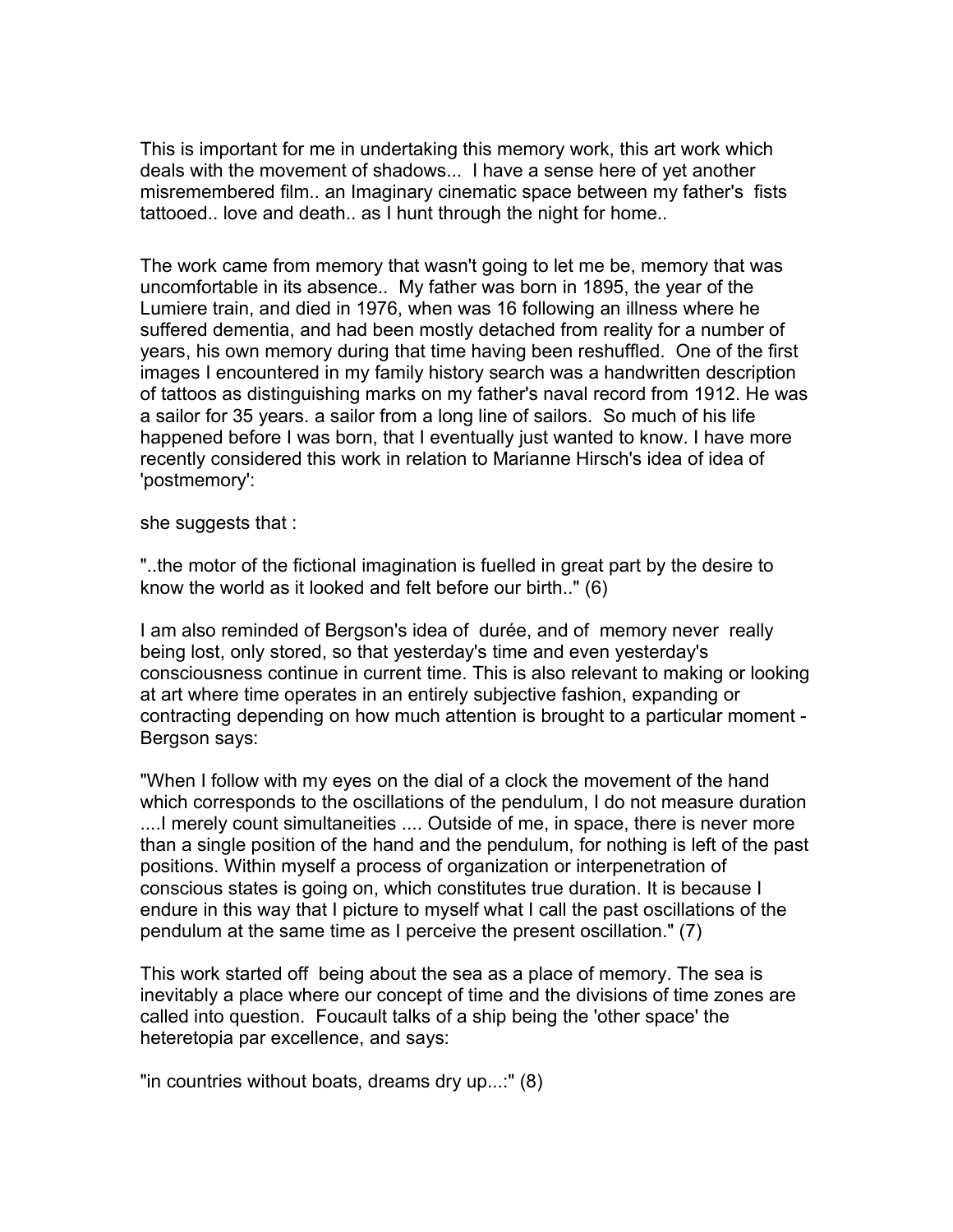"I was the particle at the beginning of its trajectory and the series of waves which flows back on it…" (9)

I went to find the tiny coastguard's cottages in Marazion and Mousehole in Cornwall where my father had grown up, one of 9 children, - I documented this journey on video and began to consider the idea of a video installation exploring still and moving images articulated in space - not faded memory, but something closer to time travel. I was to be fascinated by the leap in time covered in just one generation – my father was the same age as cinema and had grown up in a different world.

My father was the person looking after me as a small child, before school age, and he had spent his life at sea. I grew up by the sea in Scotland, and have been drawn to the element itself, the constant pull and motion, the sense of infinite space - connecting with the immensity within ourselves in daydreaming.

I see my younger self daydreaming at the edge of the sea, by the harbour, by the river, watching reflections and waiting to run, to sail, to reach a land of adventure where she can prove her soul by heroically overcoming obstacles… tales of the sea , seeing the deep, bringing it all back home. Sitting in under a table in a box, cardboard tube pressed to one eye in the hope of seeing dry land and safety, whilst the other is obscured by an old sunglass lens eyepatch. The curious eye of the "curious I" the strange outsider child dreaming dreams, making art... the travelling eye..

Barthes describes the ship as:

"…no longer a box, a habitat, an object that is owned; it becomes a travelling eye, which constantly begets departures, it comes close to the infinite." (10)

In the mythology of seafaring, at journey's end, dry land is gained and the ship departs.

Building a language for this work was a long process, and in fact several pieces came from this increasingly intense journey, as working processes evolved.

My refilming work seems to have a particular quality in relation to memory looking at a screen through a lens, almost like looking through someone else's eyes.. I am thinking here of 'the uncanny', of the idea of 'postmemory,' and also of the idea of memories of painful experiences being formed in such a way that it is part of the process not to be able to look directly or sometimes even remember directly. In her work on post memory, Hirsch points to Freud's analogy from *The Interprepation of Dreams,* suggesting that the refraction of rays between conscious and unconscious are like a telescope. He says:

"Everything that can be object of our internal perception is *virtual,* like the image in the telescope produced by the passage of light rays. But we are justified in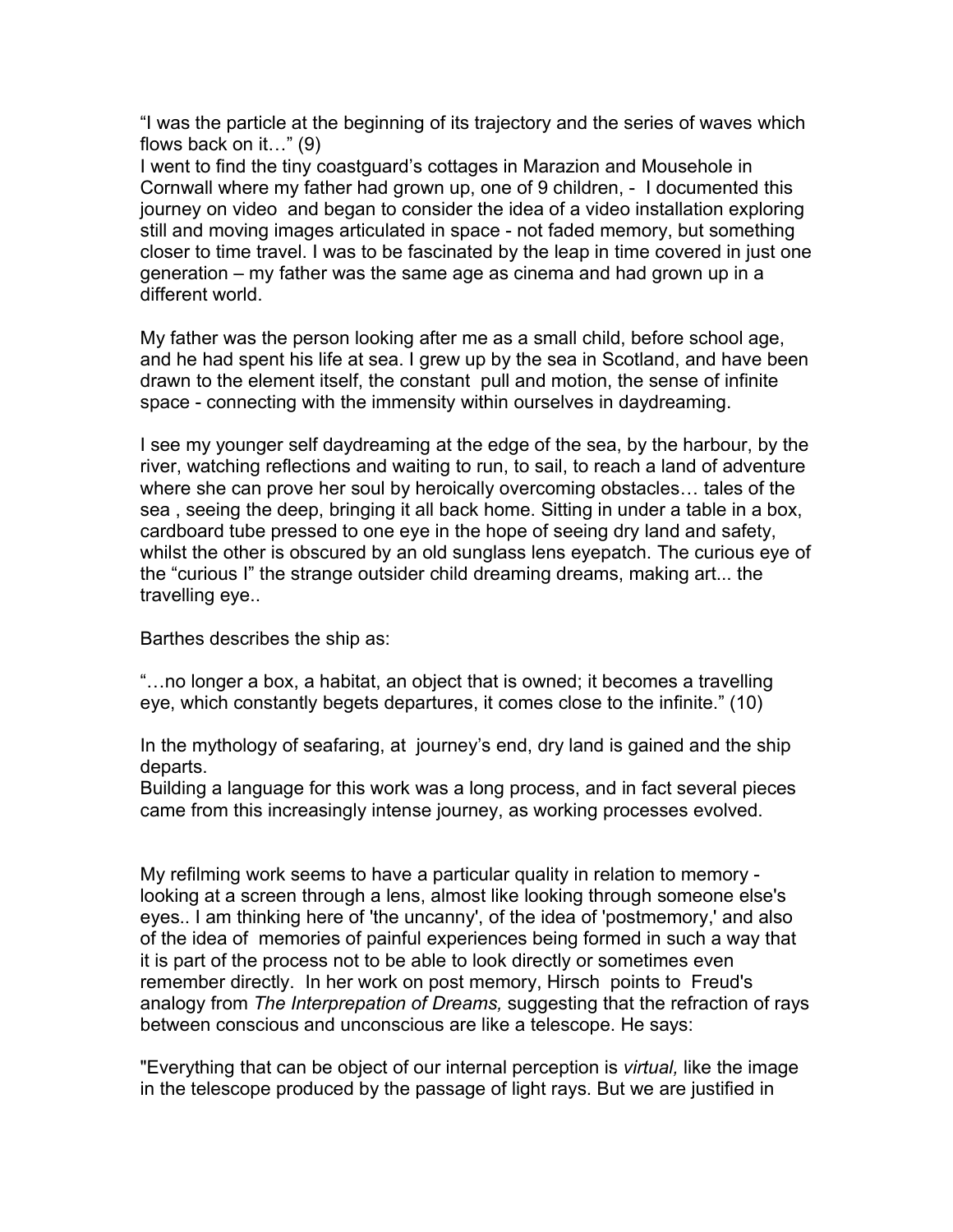assuming the existence of the systems (which are not in any way psychical entities themselves and can never be accessible to our psychical perception) like the lenses of the telescope, which cast the image. And if we continue this comparison, we might compare the censorship between two systems to the refraction which takes place when a ray of light passes into a new medium." (11)

The imagery here is of course reminiscent of seafaring. Some of my working processes, such as looking through many frames to select, are like trying to sift through reflections of memories. Refilming - using another lens - serves to highlight 'brilliant', resonant, luminous images by acting like a kind of telescope. The resulting images then, can seem like peering through directly into memory.

During the work that became *Hold,* I was almost haunted by the memory of a film I had seen as a child, called *the Ghost and Mrs Muir*, and I refilmed, from a video screen, sections of the film that I remembered, or thought I remembered..

The sections used in my work *Hold,* showing a woman In the sea holding on to a rope and waving, the little girl across the beach to the bathing hut, and the children playing,are really a series of tiny fragments refilmed in various ways, and extremely slowed down.

"The film *we* saw is never the one that *I* remember.." (12)

I now think of these sections of film as 'sequence image'. Having begun to work in this way, I was absolutely fascinated to find out about Victor Burgin's work *The Remembered Film.* Burgin's idea is based on the fragments of cinematic image which emerge into in our waking consciousness spontaneously, unbidden..

He describes the emergence of these brilliant memory images:

"A concatenation of images raises itself, as if in *bas relief.."* (13)

Burgin describes our everyday encounters with the media as "..random juxtapositions of diverse elements across unrelated spatial and temporal locations.." (14) and posits the notion that these form a dream like 'rebus' rather than any kind of logical progression. He picks up on the idea from Jean La Planche of the time of the human subject - the individual secreting this time independently of historical time, and how this can be combined with cinematic or fantasy memories.. in the case of his work, with what he calls the 'sequenceimage'

Burgin develops the idea of the sequence-image to describe this kind of fragment which is often little more than a still, and goes on to examine its possible significance.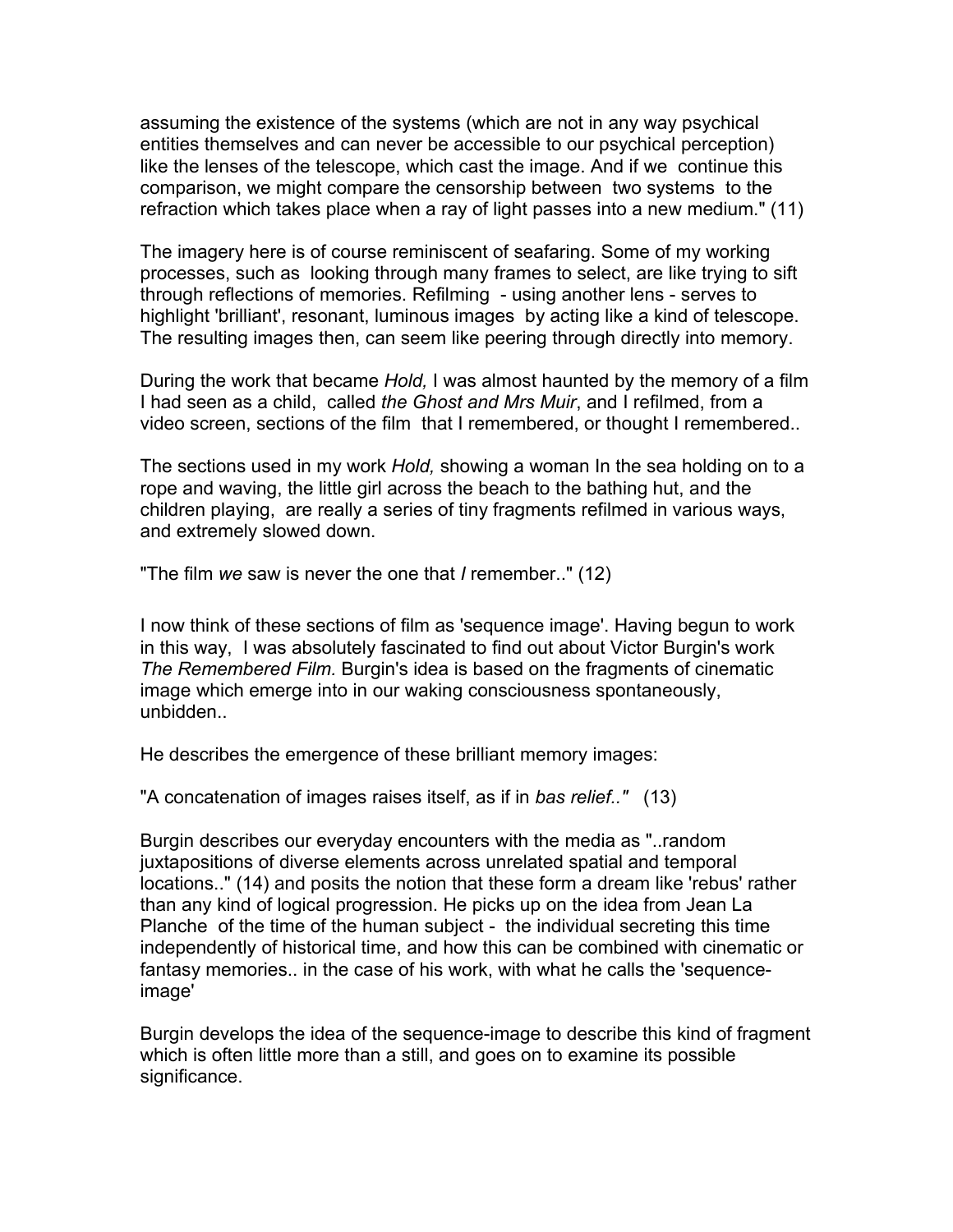"The elements that constitute the sequence-image, mainly perceptions and recollections, emerge successively but not teleologically. the order in which they appear is insignificant (as in a rebus) and they present an configuration - 'lexical, sporadic' - that is more 'object' than narrative. What distinguishes the elements of such a configuration from their evanescent neighbours is that they seem somehow more 'brilliant'. In a psychoanalytic perspective, this suggests that they have been attracted into the orbit of unconscious signifiers, and that it is from the displaced affect associated with the latter that the former derive their intensity." (15)

I found it fascinating to reexamine my work in the light of these ideas - I was captivated by the warmth of Burgin's theory - the connections made between public and private memory in his journeys through associations, his work on the resonance of history and on subjective time.

Like Hirsch, he traces a pathway in this work back through Barthes' *Camera Lucida,* and the ways in which, in picking up an emotional resonance from a picture:

"..the affect may not only be detached from the original representation, but displaced on to other representations. It illustrates how in the course of everyday life, a chance encounter with an image may give rise to an inexplicable feeling, and how, by retracing the path taken by the affect, we may be led back to its origin in a suppressed or repressed idea" (16)

So, I want to look now at my particular 'remembered films' -

My 'sequence-image' from a remembered film in *Hold* is from the 1947 film *The Ghost and Mrs Muir,* starring Rex Harrison & Gene Tierney & directed by Joseph L. Mankiewicz, the story of a woman at the turn of the 19th/20th century who is widowed with a small daughter, goes to live in a house by the sea, and falls in love with its previous occupant, the ghost of a sea captain.. eventually she writes a book based on his stories.

In my current work in progress, *Home,* I have also begun to use a sequence form another film *Random Harvest,* 1942, directed by Mervyn Le Roy and starring Greer Garson and Ronald Colman. This is a rather complex melodrama about memory - a first world war soldier is in an asylum with amnesia, on armistice day he walks off into the crowd, meets Greer Garson, they fall in love, run off to the country and marry.. he later has a road accident whilst visiting Manchester, loses this other memory, and regains his original identity - discovering that he's the heir to a big business concern.. Greer Garson finds him eventually, gets a job as his secretary, doesn't let on who she is, and eventually, after many twists and turns, they are reunited, back in their country cottage.

So, both of these films are from the 1940s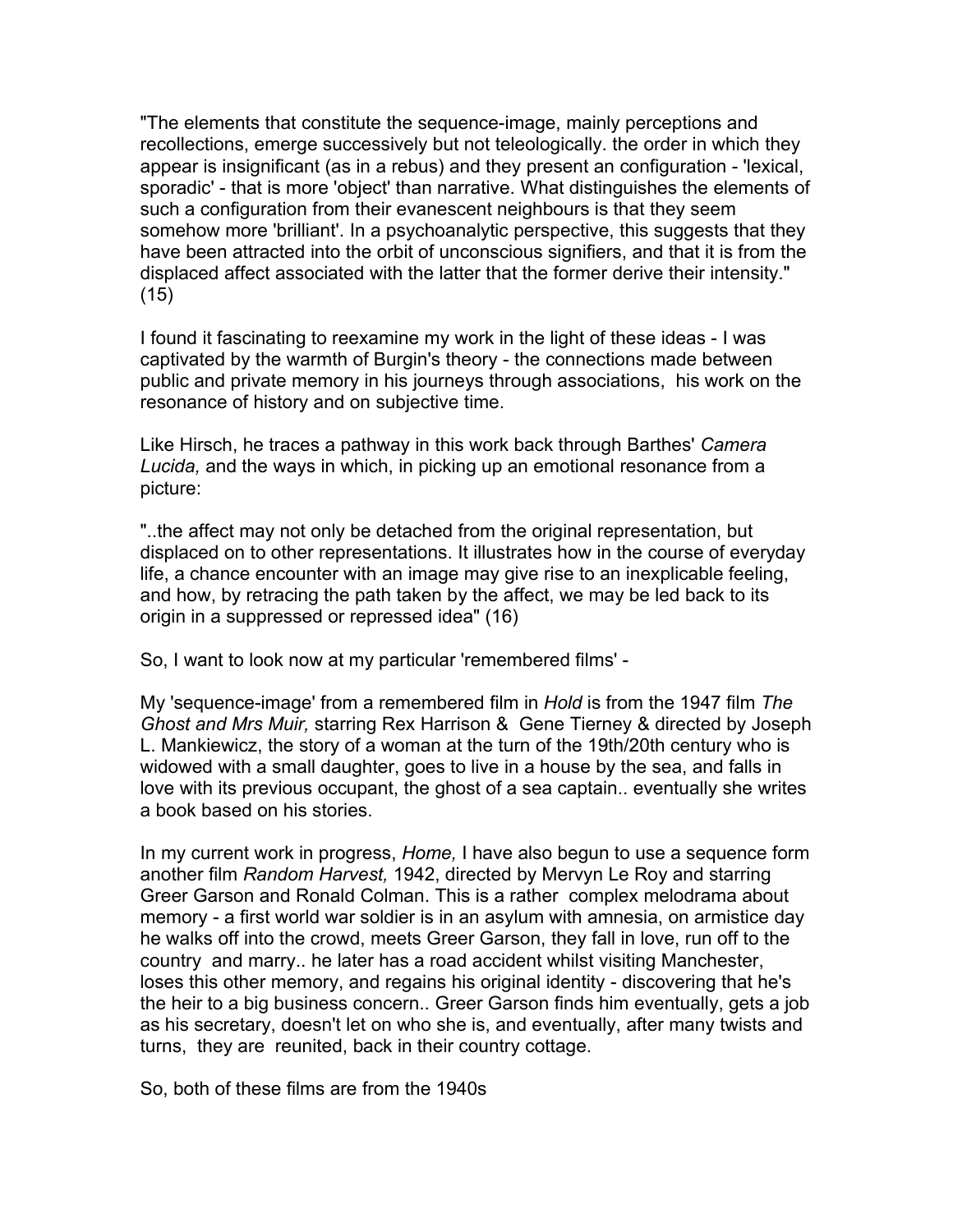There is a chance that they would have been films that my parents would have gone to the pictures to see together just before they were married or just after. I saw them on TV as a child sometime in the 1960s or early 70s, almost certainly accompanied by some sort of commentary from my mother, amongst whose favourite films they were.. or so I choose to remember..

The images that have stayed with me in each case, are connected with themes of memory, death, conflict, desire, and dislocation. From *Mrs Muir,* an image of the main character at the end as an old woman, dying peacefully , the glass of milk falls from her hand, and the ghostly sea captain pulls her younger self forward into the afterlife.. an image of a clock shaking in a storm, and the image I have used from the beach of the woman waving, the bathing hut and the little girl.

From *Random Harvest,* one single image that stayed with me is the ending with the cottage gate and the couple reunited, but I also have a very strong sense of the war memorial type image as the amnesiac soldier walks free from the asylum, and of the very beginning where we follow a path down to the main door of the asylum - at present it is this last image that I have been working with.

Both stories have resonance for my work - to concentrate on *The Ghost and Mrs Muir* - my mother marrying a man 26 years older than herself, almost bound to become a ghostly presence her life, and a sailor, a weather-beaten teller of romantic tales, offering excitement.. so perhaps this was my mother's romantic vision...

For me, they belong to the time before I was, a time when I was unmade, a time therefore of fascination. The work I am making is also structured to encompass grief and express loss. I am reminded of Walter Benjamin's angel that became for him the angel of lost things. (17)

As Burgin suggests, the interest In these 'sequence Images is in what we do with the fragments.

" Our forgotten answers to distant questions may reverberate down history to shatter remembered films. But what concerns us most is what we make from the fragments.." (18)

The language of refilming I had been working with in *Hold,* immediately made a different kind of sense in the light of Burgin's work. What I had experienced as the powerful resonance of these 'sequence images', was their ghostly, perhaps uncanny presence, a kind of screen emanation, a 'brilliance', which I did not want to present 'head on'.

On reflection, this seems to relate to the connections made by Barthes in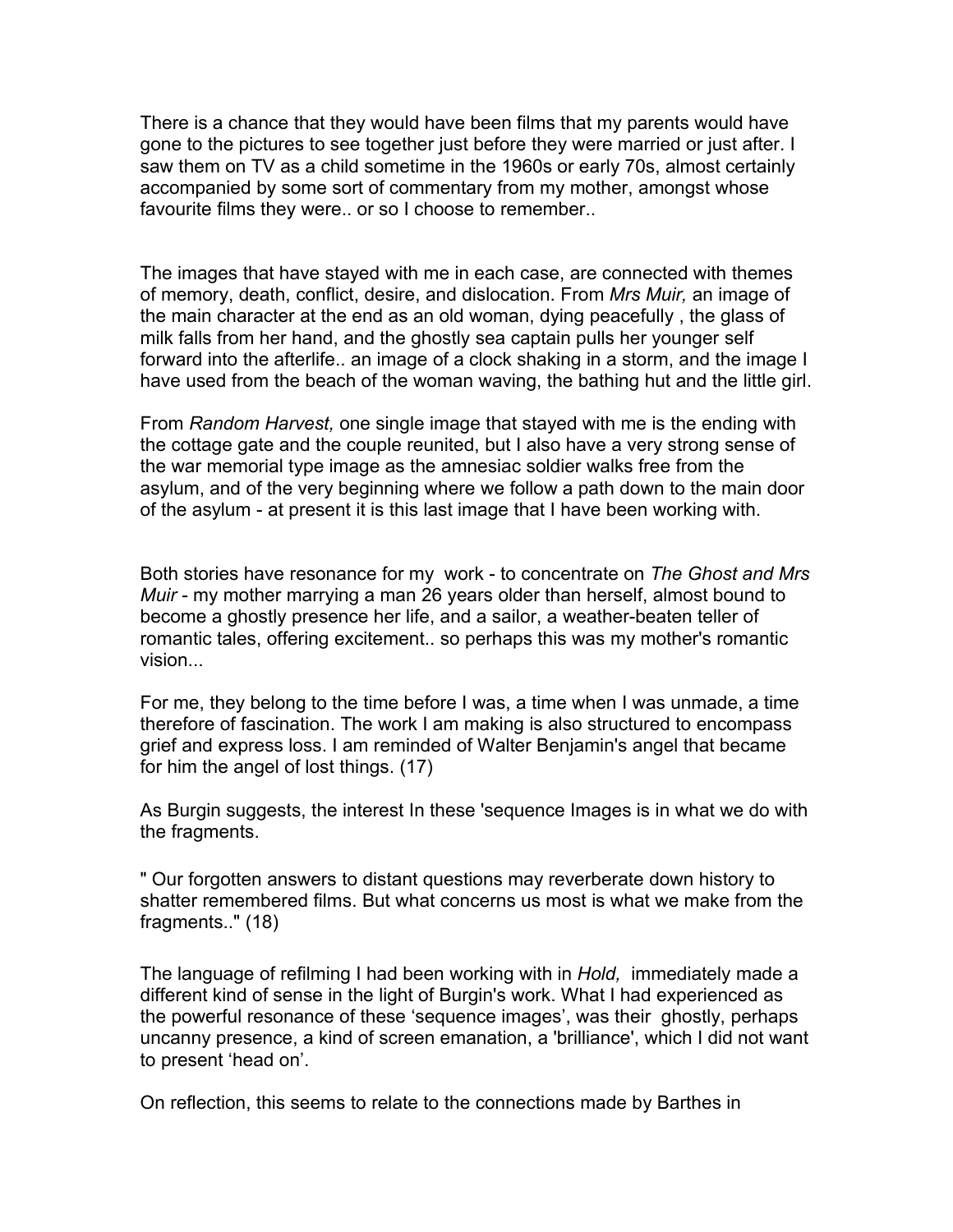Camera Lucida and picked up on by Laura Mulvey (19), on the connections between both photography and cinema and death - I am reminded that the reviews of the early Lumiere screenings picked up on this idea, and I have also made a connection with the way in which these 'sequence Images' came to me through the 'medium' of the TV screen, suggestions here perhaps of the spiritualist medium and my father's birth in the Victorian era. The figures do seem revenant like, seen through the refilmed frames/sequences, with their distortions and afterimages, as if through a veil of my parents' memory. I was fascinated recently, in attending a talk by Victor Burgin that 'his' remembered film which he referred to on that occasion was *Smilin' Through,* a WW1 melodrama from the 40s which also has a strong ghostly presence, which he related back to his, at that time, absent, father. The displacement created through using slides and TV screens makes further sense of my refilming work, trying open up the spaces between frames and to seek spaces that would have a kind of resonance of remembrance.

Whilst previously, I had been exploring both this quality of resonant afterimage, and the painterly qualities of refilming from TV, I was now dealing with footage both from my own remembrance journeys and more especially from the ghostly sea captain film. There is much to say of this image - the woman undeniably reminds me of my mother, though almost unbelievably I was not conscious of that at the time of selecting the image, the rope cannot but seem umbilical, a cord connecting the spectator with spaces of memory. So, paradoxically, in searching for my father I find my mother. I am reminded in considering the process of selection of Benjamin's idea of "unconscious optics"; (20)

And, In using Burgin's work, of Merleau-Ponty's idea of memory:

*"*.. a preserved perception is a perception, it continues to exist, it persists in the present, and it does not open behind us that dimension of escape and absence that we call the past. A preserved fragment of the lived-through past can be at the most no more than an occasion for thinking of the past, but it is not the past which is compelling recognition; recognition, when we try to derive it from any content whatsoever always precedes itself" (21)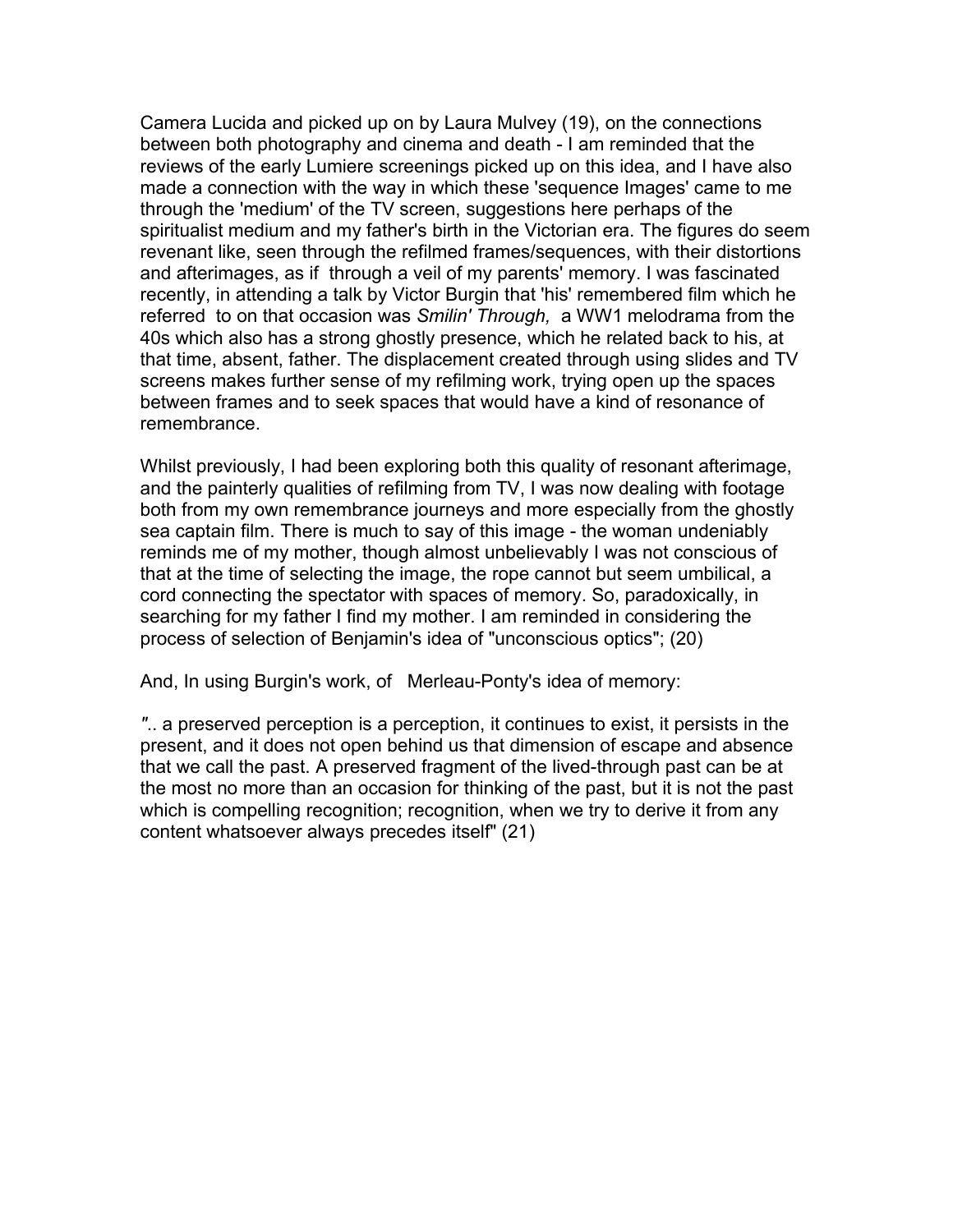

So far, I have been looking at the journey through memory presented in a dissociated or displaced way In my work, refracted through distancing lenses. Some of the Images I have made through these processes seem, strangely, to capture an essence of what I would think of as both painterly and purely present in the way that Deleuze describes in his work on Francis Bacon's paintings - *The Logic of Sensation:*

"The adventure of painting is that it is the eye alone that can attend to material existence or material presence." (22)

Painterly video images, such as the ones on the right hand screen of *Hold,* seem to hold something of Deleuze's quality of translating cerebral pessimism into nervous optimism through painting. This video piece has a dual formation, and, thinking of the glance and the blink as operations which capture images for us, we have the blink which momentarily closes the eye/shutter, creating an instant of subjective inner vision, including afterimages; set against the glance which Edward Casey has described as a "cutting look composed of shards of perspective.." (23) which seems to lacerate and slice through into a purely present dimension of paint time, perhaps lacerating scar tissue formed over traumatic memory, creating rupture in order to heal. The painterly video images may take on a quality of heightened visuality, as Rosalind Krauss describes:

"Vision had, as it were, been pared away into a dazzle of pure instantaneity, into an abstract condition with no before and no after. But in that very motionless explosion of pure presentness was contained as well vision's connection to its objects, also represented here in its abstract form – as a moment of pure release, of pure transparency, of pure self-knowledge…" (24)

In conclusion, I will return briefly to some of my original concerns:

With the juxtaposition of refilmed fragments of moving images, and painterly freeze frames, I am considering the visual dialectic, not just between the frames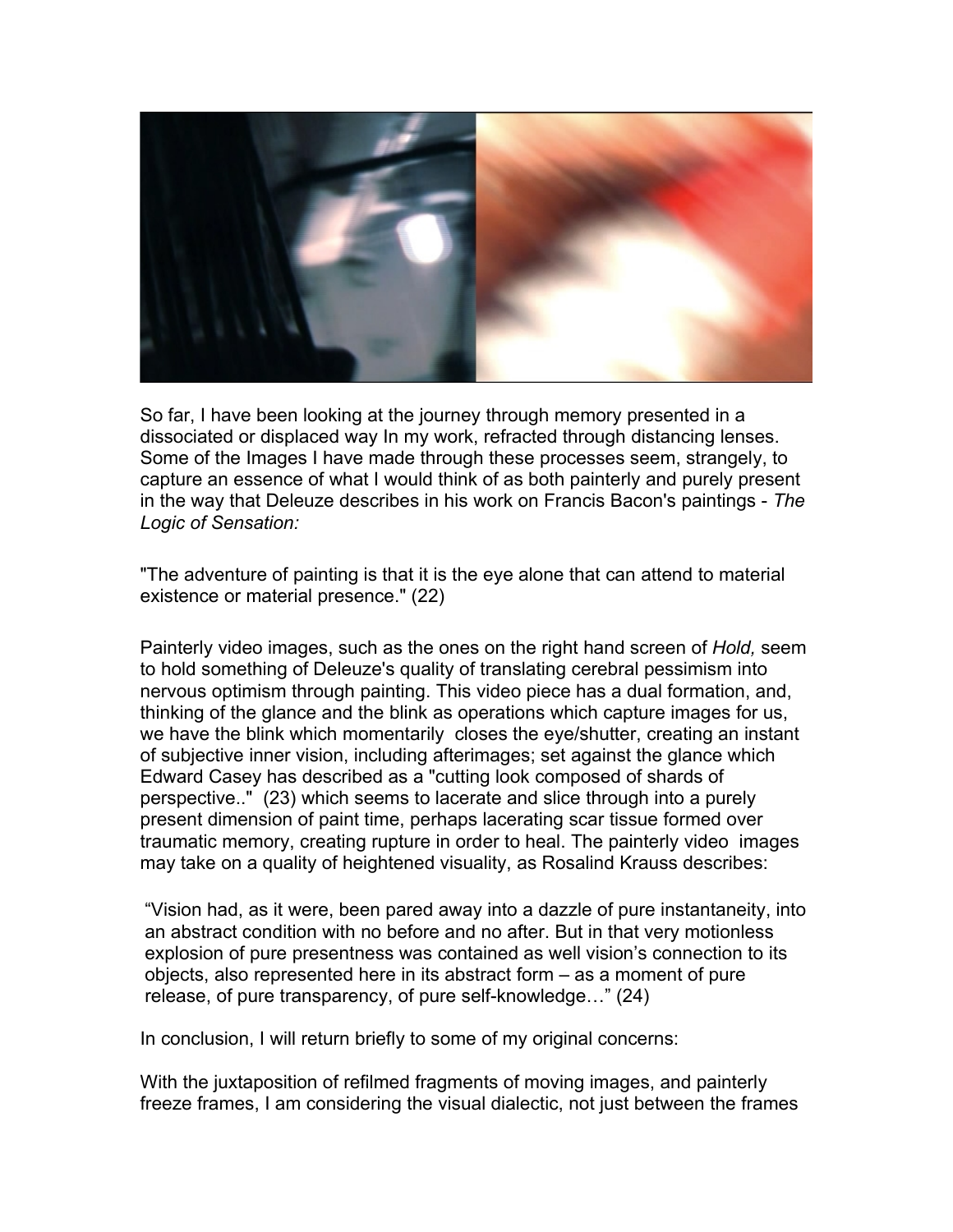of video, but between the two screen spaces. There is an oscillation affect between the screens which seems both to creates motion, and to allow us an Impossible moment of rest, so that there is always an edge to the beauty of images encountered in this formation.

In making pictures by refilming from screens, another layer is proposed in which to encounter the space of memory and reflect on time passing. A visible distance is made. There is an extra curious eye to look through and tenses can merge. Is it possible that refraction through the time crystal may create a space of safety in which to work with painful material? The use of extreme slow motion may also transform perception, allow for subjective association, and build emotional affect.

The refilming process may catch spaces between frames. This is of course, accidental, random, but these 'accidents' seem to me to create a new space of the imaginary. Paradoxically, even with its oscillations this space can be:

"..a kind of incomprehensible *stopping place* in the spirit, right in the middle of everything.." (25)

The space between frames then, the virtual frameline, the crossing space, the sleeper in the twilight, can be conceived as an opening up of the imaginary, a suspension of time, a landscape of the possible, a space of projection, holding pain simultaneously with desire. I would also want to understand it as a subjective and visionary space of making art, which according to some of the ideas emerging from the field of neoroaesthetics, offers new scope for healing and, because of the brain's ability to regroup, freedom in spite of past trauma. These new liminal spaces seem to emanate motion and therefore life, contrary to the stillness of death in the single frame.

#### References:

(1) Burgin, V., 2004, *The Remembered Film,* London, Reaktion Books, p. 110

(2) Deleuze, G., 2003, *Francis Bacon: The Logic of Sensation,* trans. Daniel W. Smith. London, Continuum (original Fr. 1981), p. 52

(3) Artaud, A., 1968, *Nerve Scales,* Trans. Victor Corti in *Antonin Artaud: Collected Works Vo. 1,* London, John Calder, 1978, p. 70

(4) Wilson, E. O., 1978, *On Human Nature,* cited by Bessel A. Ven Der Kolk and Onno Van Der Hart, in *The Intrusive Past,* in Cathy Caruth*,*ed. *Trauma: Explorations in Memory,* Baltimore, John Hopkins Press, 1995, p.171

(5) Marker, C.,*Les Separee,* 1950, cited by Victor Burgin 2004, *The Remembered Film,* London, Reaktion Books, p. 105

(6) Hirsch, M., 1997,*Family Frames: Photography, Narrative and Postmemory,* Cambridge Mass. Harvard Univ. Press, p. 242-243

(7) Bergson, H., 2001 *Time and Free Will,* trans.F. L. Pogson, New York, Dover (original Fr. 1913)

(8) Foucault, M., 1998, *Of Other Spaces,* trans. J. Miskowiec, in *The Visual Culture Reader,* N. Mirzoeff, ed., London, Routledge, (original French, 1967) p.236